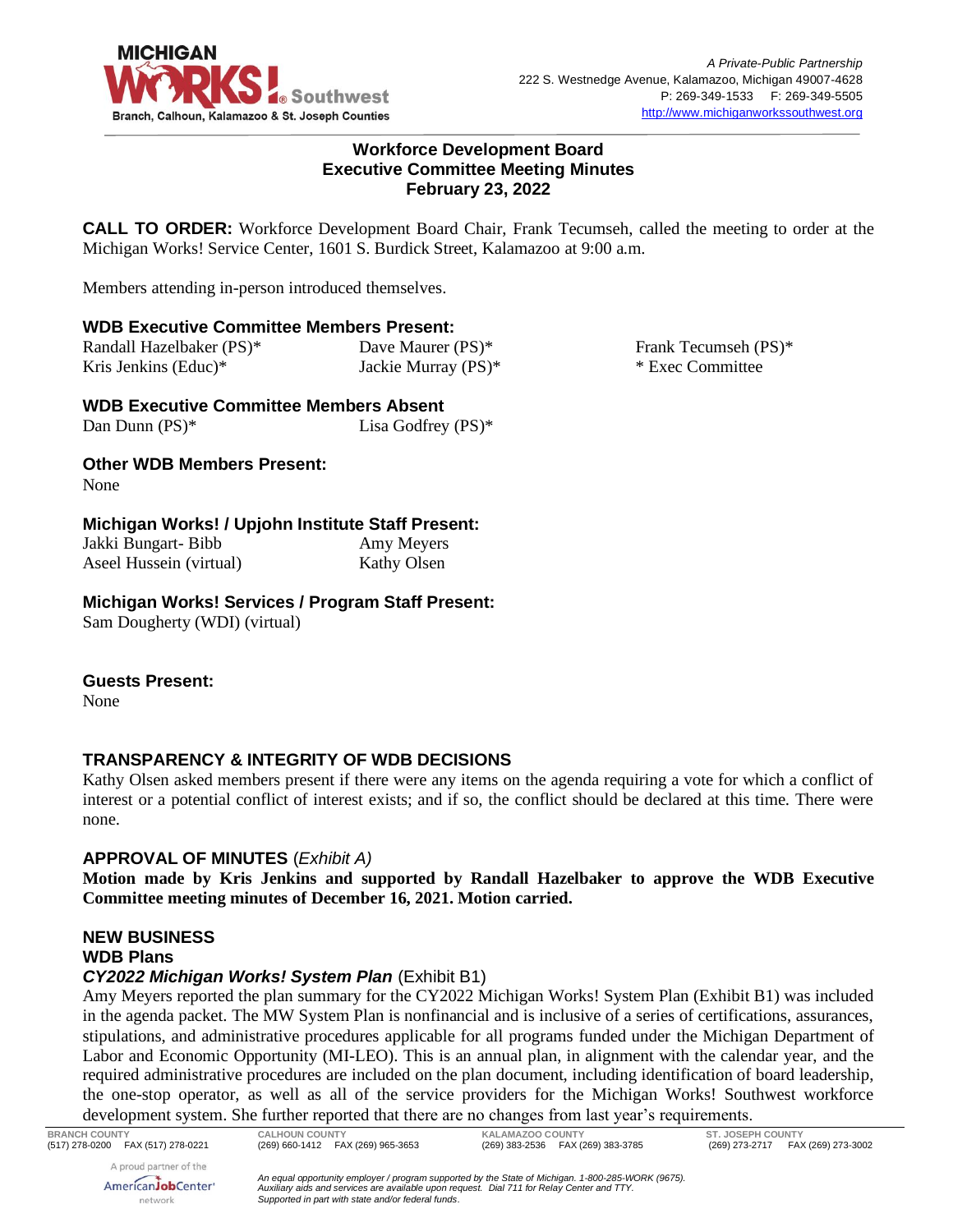**Motion made by Dave Maurer and supported by Kris Jenkins to approve the CY2022 Michigan Works! System Plan. Motion carried.**

### **WDB Policies**

### *WDB Policy 05 Rev 07 Supportive Services and Needs Related Payments* (Exhibit C)

Kathy Olsen reported updates to State policy required an update to a local Board policy. WDB Policy 05, Rev 07 Supportive Services and Needs Related Payments was updated to align with the state requirements. Changes to the policy references included updating the effective date of the PATH Manual and adding State Policy 21-34 to the list of references. Attachment A was also updated to align with state policy, and under the AEP/PATH column, transitional support services was changed from 'not allowable' to what is allowed per State Policy 21-34.

#### **Motion made by Randall Hazelbaker and supported by Dave Maurer to approve WDB Policy 05 Rev 07 Supportive Services and Needs Related Payments. Motion carried.**

## **CEAC Appointment** (Exhibit D)

Kathy Olsen reported Laura McGuire, a current member of the Michigan Works! Southwest Career Educational Advisory Council (CEAC), has transitioned to a new role at DENSO and has requested that Jeff Birkholz, Manager of North Technical Training for DENSO, replace her on the CEAC.

**Motion made by Kris Jenkins and supported by Dave Maurer to approve the appointment of Jeff Birkholz, Manager of North Technical Training for DENSO, replacing Laura McGuire to the Michigan Works! Southwest Career Educational Advisory Council (CEAC) for the balance of a term that began July 1, 2021 and ends June 30, 2023. Motion carried.**

#### **WDB Appointment** (Exhibit E)

Kathy Olsen referred members to the memo from the Nominating Committee (Exhibit E). She reported that current WDB member, Jose Orozco, representing Voces, a community-based organization, has requested that Charles Rose, also representing Voces, replace Evelia Bautista as his alternate on the WDB for the balance of a term that began October 1 2020, and which ends September 30, 2022.

**Motion made by Jackie Murray and supported by Kris Jenkins to approve the appointment of Charles Rose, replacing Evelia Bautista, as an alternate for Jose Orozco, representing a community-based organization, on the Michigan Works! Southwest Workforce Development Board for the balance of a term that began October 1, 2020, and which ends September 30, 2022. Motion carried.**

Kris Jenkins reported that Randy Sowles who has served as her alternate on the Workforce Development Board is retiring and she will be requesting approval of his replacement. She will follow-up with a written request.

*--------------------------------------------------------------------------------------------------------------------------------------------------------------------------------------------------------------------------------------------*

**OLD BUSINESS** None.

**CITIZENS' TIME** None.

**MEMBERS' TIME** None.

**OTHER**

The 2020-2021 year-end annual report data was distributed at the meeting. **UPCOMING MEETINGS**

Upcoming meetings include:

*An equal opportunity employer / program supported by the State of Michigan. 1-800-285-WORK (9675).* AmericanJobCenter\* *Auxiliary aids and services are available upon request. Dial 711 for Relay Center and TTY.* network *Supported in part with state and/or federal funds.*